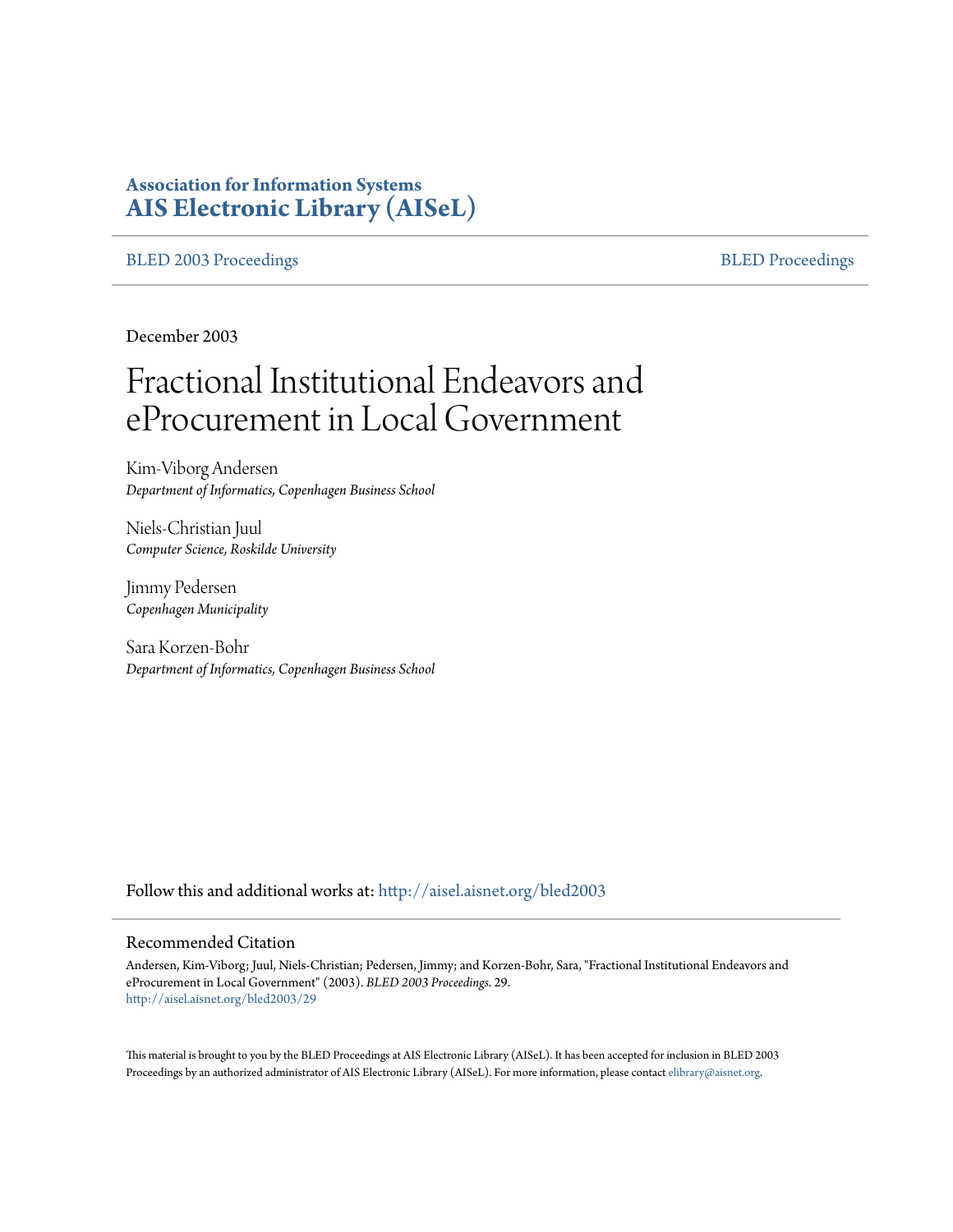## **16th Bled eCommerce Conference**

#### **eTransformation**

Bled, Slovenia, June 9 - 11, 2003

# **Fractional Institutional Endeavors and eProcurement in Local Government**

#### **Kim Viborg Andersen**

Department of Informatics, Copenhagen Business School, Denmark Andersen@cbs.dk

#### **Niels Christian Juul**

Computer Science, Roskilde University, Denmark NCJuul@ruc.dk

#### **Sara Korzen-Bohr**

Department of Informatics, Copenhagen Business School, Denmark

#### **Jimmy Kevin Pedersen**

Copenhagen Municipality, Townhall, Denmark JKP.fin@of.kk.dk

## **Abstract**

*Although official Danish policy is to increase e-procurement in all public institutions, the push is facing severe challenges. We have surveyed e-procurement in Danish local government (n=152, response of 55%). It shows a reality lacking behind the rhetoric about the "professional shopper" implicit pushed by institutions that aims for increasing e-procurement.* 

*Government has decentralized and pushed reforms that contradicts attempt to make coordinated institutional actions. The most frequent use of e-procurement is within the area of seeking information and receiving support. Also, we have found that the larger municipality (measured by number of citizens and budget), the more likely the municipality is not to seek information through digital channels. In the other aspects of eprocurement (ordering and paying goods and services) we have found only marginal use and no correlation with number of citizens and budget.*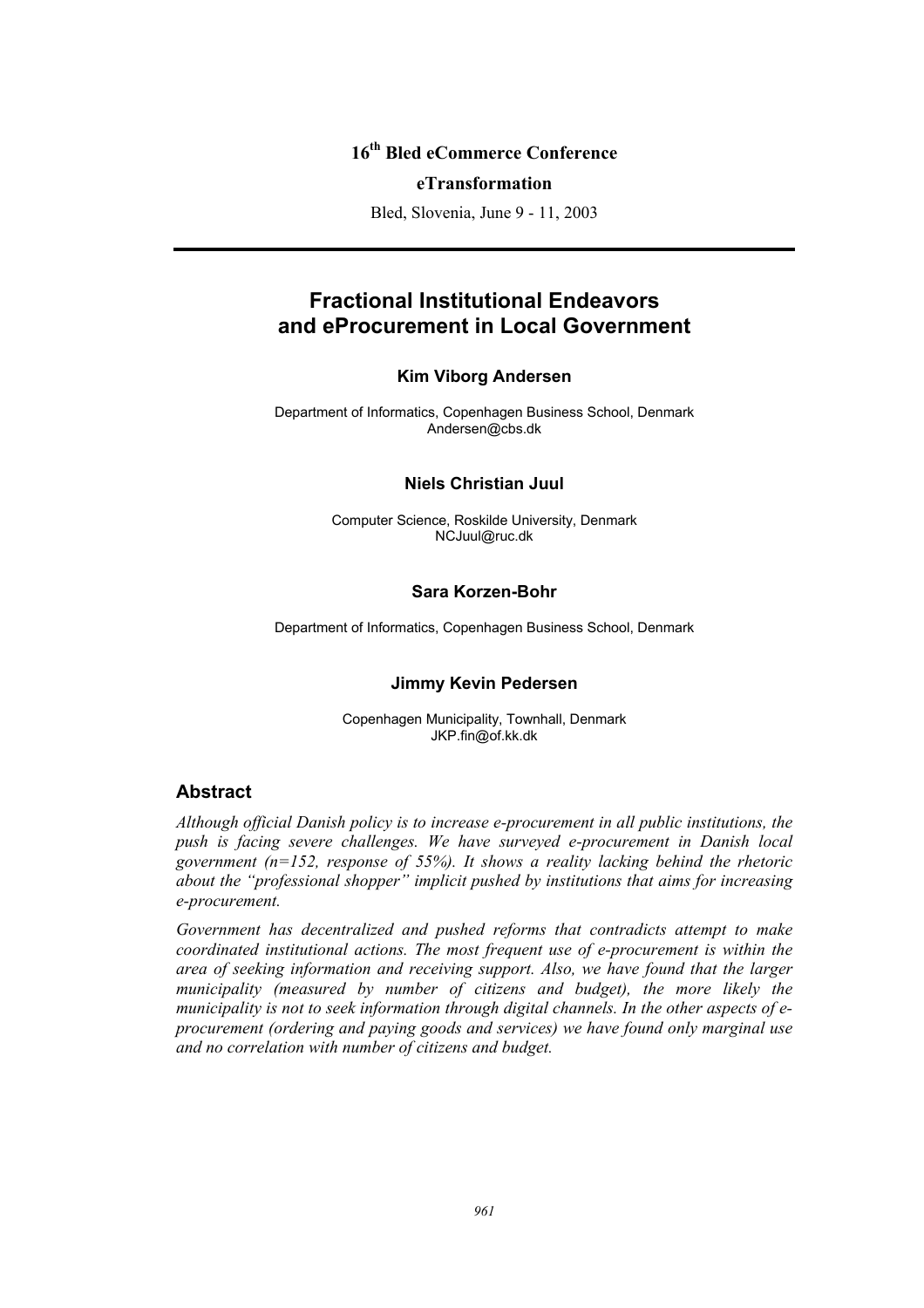## **1. Introduction**

With the introduction of new public management (Ferlie et al. 1996) also came a push for de-centralizing budgets and responsibility for implementation of IT. Ironically, the modernization of government laid structural quandaries for the e-procurement rhetoric that evoked during the late 1990s and the start of the  $21<sup>st</sup>$  century.

Governments are worldwide seeking ways to implement e-procurement. The World Bank Forum on e-procurement (World Bank 2001), the US E-government bill (US Congress 2001), and the efforts by European Commission promoting e-procurement (European Commission 2002) witness on the policy awareness on e-procurement.

Also, actual implementations as the Irish and Australian Governments (Government of Ireland 2003; Australian New South Wales Government 2003), in private companies in Singapore (Kheng and Al-Hawamdeh 2002), the US defense contracting (Scacchi 2001) and the Australian New South Wales e-procurement program witness on e-procurement as an area that has not died along with the dot.com collapse.

Yet, while government in most First World countries at the rhetoric level is moving toward e-procurement, we are in short of knowledge of the actual adoption of eprocurement and trends for how, where and what e-procurement is evolving to. There is a need for seeking a more detailed picture of the organization and profiling of eprocurement (position and profile of e-procurement, the corporate versus delegated procurement) and the content of the tendering process (standardization, specification and approved list) as well as training and capacity issues (ODPM 2001).

With data from Danish local governments, this paper investigates the uptake of eprocurement. We are seeking a detailed view of what part of e-procurement is being used (seeking information, ordering, payment, receiving digital goods, and/ or support) and the perceived outcome (financial savings, distribution costs, administrative saving, supplier relations, image and work flow routines). The paper relies on a single survey to municipalities and qualitative data. Ultimo March 2002, a self-administrated survey was sent to the overall procurement managers in the Danish municipalities  $(N=275)$ . The questionnaires were answered and returned over the following month. Questionnaires returned until mid April were included in the survey. The overall response rate was 55%  $(n=152)$ .

## **2. Definition of eProcurement and Our Research Model**

We define e-procurement as the application of a span of digital technologies (EDI, Internet technologies, and PDAs) to enable the exchanging partners (within companies and the public sector) smoothing and expanding the front-end and back-office integration of contracting, service, transportation and payment of the products and services through processes, decisions, and transactions.

We view the searching, ordering, payment, accounting, transportation, receipt, and keying/ storage of data related to each of these actions as the procurement *process* (P), whereas the procurement *decision* (D) is the analysis of procurement data and the decision to purchase at a given supplier. In some cases this involves that the central procurement officer specifies also the exact good, in other cases the good is not specified. The purchasing of a given good at a given supplier we will label the *procurement transaction* (T). The distinction between P, D and T is essential. A municipality might have a decision that all institutions and all employees have to use a certain suppliers for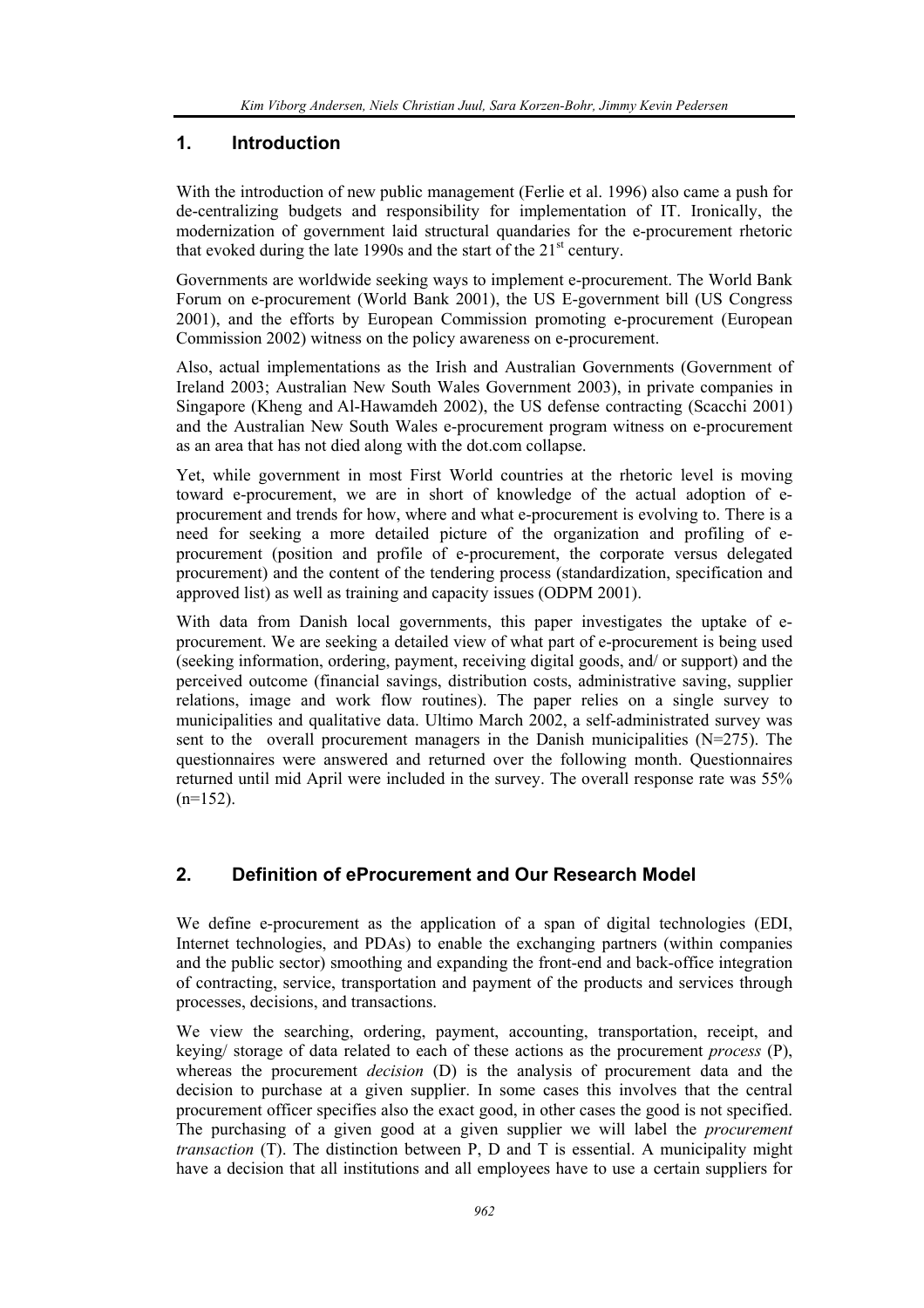shopping for paper due to a competitive discount on 15%. The contract is then renewed yearly by the municipality. Thus there is no price negotiation during the year, only quantity and time is an issue.

Yet, the variable P gives insight in the complications that might arise when adopting eprocurement. It might be that the goods need to be delivered at another place than the person who ordered it. Also they might prefer to have it shipped with other goods ordered to reduce transportation and order handling costs. Onwards, e-procurement might only encompass some of the elements in the P-variable, namely searching for goods and digital invoicing. The variable P also reveals where one of the main benefits from e-procurement might arise, namely in the ability to analyze the procurement and utilize this information in the negotiation with the supplier.

Our definition is in contrast to Mitchell that defines e-procurement by the processes and its intended impacts: *"simply defined, e-procurement is the process of electronically purchasing the goods and services needed for an organization's operation. It offers a real-time platform for conducting business while providing a significant opportunity to cut costs, increase organizational effectiveness, and improve customer service"* (Mitchell 2000). We would label Mitchell's definition as purely transaction focused.

Thus, e-procurement is not web surfing solely although it indeed encompasses catalog shopping, market places, auctions etc. Also, e-procurement includes 2-tier relations.  $3^{\overline{rd}}$ party marketplaces and other 3-tier business models such as procurement auctions (Kjerstad 2000; Vagstad 2000) in which the buying decision is automated or created entirely by a piece of software (Wigand 1995). At the one end we have the buyers' deliberate choice/ decision at the time of the transaction. Ordinarily order forms at web sites are examples of this. At a more advanced level, the buying transactions are automated primarily in simple transactions, but with some human choices left using various proprietary standards. In our view e-procurement *can* be aligned with enterprise resource planning systems, data mining, knowledge management, and accounting systems. Yet, we do not require e-procurement to be linked with these other IS-systems to qualify as an e-procurement system.

Devadoss, Pan and Huang (2003) point to that government lacks a holistic and comprehensive view when looking towards digitalization of government. They call for attention to include also structural factors. Within the IS literature, it a classical theme whether institutions can and with what success institutions can help diffusing IS (Lai and Guynes 1997; Gregor and Johnston 2001; King et al. 1994). Saunders (1997) highlights that procurement in general has been viewed as a back-office function. Perhaps as a result of this back-office setting, procurement has not had a high level of policy saliency and not been part of the political nature of the budgetary process (Wildawsky 1964). Although there has been various plans and rhetoric on e-procurement, our hypothesis is that there has been a discrepancy between the political rhetoric and the action level (Brunsson 2000).

We focus here on the role of institutions within government itself and thus exclude general developments trends (Thai 2000) and the role of institutions in diffusion of technologies for direct or indirect (non-production oriented) support procurement processes (Gebauer and Segev 2000). Furthermore, we underline that we do not consider issues such as supply risk and profit impacts (Kraljic 1983) although this is a central issue to explore. Instead we focus on intra-government factors by looking at official publications from three levels of institutions and through a survey with the municipalities.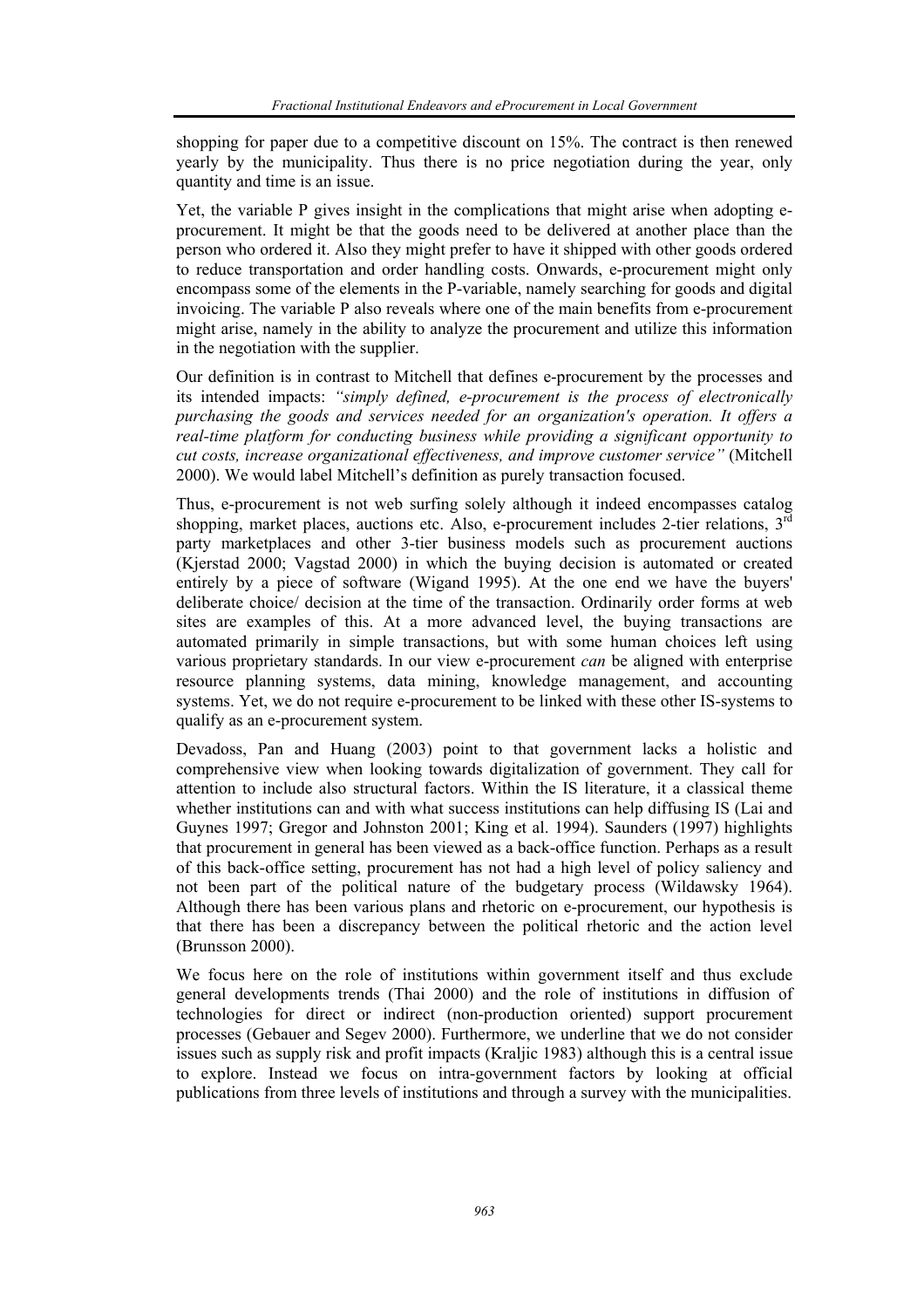#### **3. Institutions and eProcurement in Local Government**

Three government levels are here highlighted as being important institutions in pursuing e-procurement in local government:

- 1. EU (primarily DG Information Society),
- 2. national government (primarily Ministry of Finance and Ministry of Research and Information Technology), and
- 3. Local Government Association.

At the EU-level, three important general policy documents are the European Initiative on Electronic Commerce (1997), the eEurope Initiative: An Information Society for All (1999), and the more recent initiative from the European Commission on The European e-action plan (2001). Yet, while these policy documents push e-procurement, other parts of EU are pushing removal of internal barriers within Europe. Still other parts are aiming for busting employment in Europe and other parts are trying to boost transparency and hinder national protectionism and corruption (Mann, Eckert and Knight 2000).

The tendering requirement is an example on a EU policy, which conflicts with the online target goals.

An interview with Jens Mortensen, the director of applications and industries for Oracle Europe, Middle East and Africa on the online market place for the public sector procurement launched in 2002 in Denmark stated that *"the system covers all items below the price threshold for open tenders. In 12 months time, however, the plan is to extend eprocurement to higher value goods. There will be possibilities, say, for a local authority to buy its fire engines online. First, however, some European procurement rules must be changed. The EU will have to take another look at the legal side of it with higher value goods. It has already issued a directive saying that, by 2005 25% of EU payments should be online, and if that is going to be achieved legislation will have to change"* (Cablenet 2002).

At the national level, three most important policy documents include the 1996 EDI – action plan (Ministry of Research and Information Technology 1996) and the 2002 action plan for e-commerce (VTU 2002). The initiatives have progressed from defining standards and implementation to focus on innovation of government. Yet, there is lacking of comprehensive initiatives for e-procurement in local government. There have been attempts by the Ministry of Finance to cut the budgets by a sum that correspond to the estimated amount of savings. This created however a massive critique from the chairman of the association of procurement managers, Mr. Carsten Brøndum Jensen: *"The Ministry of Finance has based its analysis of one item in twenty different groups such as pens and envelopes. All goods are marginal. We do not agree that this can be generalized to other groups of goods… Through a very professional procurement behavior in the majority of the municipalities through many years, savings by the billions have been made. Also, tendering processes have been launched for both goods and service; competition has been a key area and use of bargaining power in the tendering process. Thus, public procurement is already in extreme competition through centralized procurement systems. Procurement is already to a large extend professionalized both quantitative and qualitative enabling attractive and broad assortments."* (Our translation, press release, Association of Procurement Managers, May 18 2000).

At the local levels, various initiatives on e-procurement have been launched from the Local Government Association. Going through the list of official publications 2000-2002 from the Association on e-procurement, which is clearly only one indicator, we found 128 publications on e-procurement. The institutional thinking on e-procurement is focused on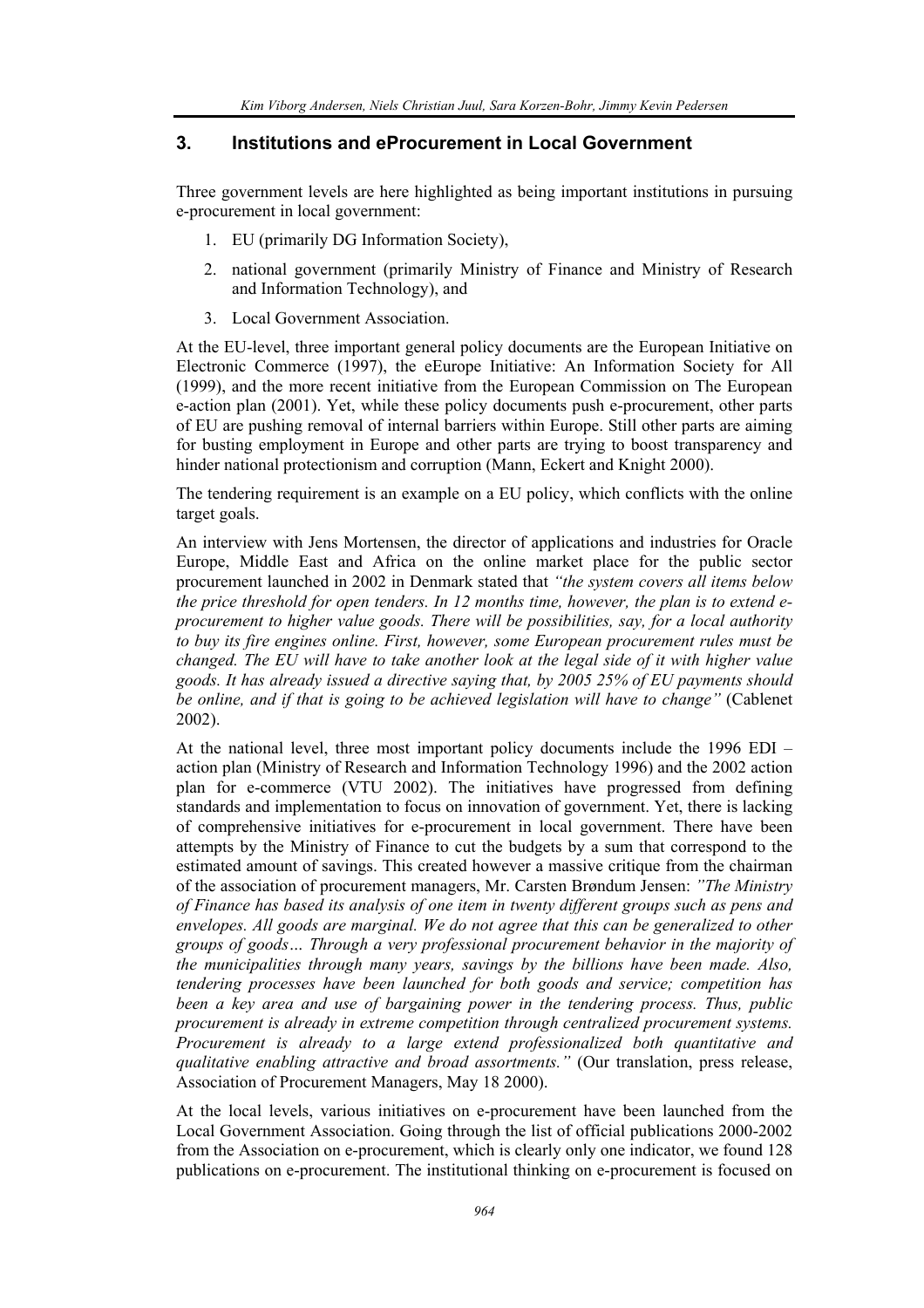the ordering process and the related document flow in relation to this, i.e. orders and order confirmation, invoicing, accounting and record keeping, payment (BACS), archiving, and budget control. The type of goods the institutions recommends as suitable for e-procurement in municipalities include office supplies, groceries, books and educational materials, household goods, and fuels (KL 2001). None of the publications were related to the search of goods or the after sales service.

## **4. Our Findings**

The total Danish GDP is 986 Billion DKK at factors costs (about 140 Billion EURO). The public sector spends about 288 Billion DKK and redistributes about 70% of the GDP, covering a variety of expenditures (unemployment insurance, housing subsidies, health care, elder care) and income sources (income taxation, corporate tax, consumer tax, import tax, etc.). About two-thirds of the total public expenditures are allocated through the local government (Knudsen, Larsen, and Pedersen 2002).

Local governments in charge of the health sector, school, road construction, and elder care are seeing electronic commerce as vital in the area of the procurement and as a means to get electronic documents from citizens and companies. Central government and semi-governmental units such as the postal service and train service are seeing electronic commerce as a means to achieve strategic advances, cost and time reductions and smoothing the communication. The estimate is that goods and services (procurement) amounts to about 100 billion DKK in government of which the 275 municipalities spends about 48 billion on procurement annually.

At the Danish scene there has been a development toward horizontal and vertical eprocurement solution and a mixture of integration modes. Based on the annual turnover, however, they are all either troubled or having a very marginal market share. The portfolio of e-procurement solutions encompass:

- SKI (www.ski.dk)
- DOIP Gatetrade (www.doip.dk)
- WebIndkøb (KMD) (www.kmd.dk)
- Purchasing consortia
- E-procurement catalogs
- Digital payments and accounting
- Digital exchange of documents related to e-procurement, for example advance delivery notice
- Tendering sites (http://www.udbudsportalen.dk)
- Supplier controlled portals (www.lyreco.dk)

At the demand side, 40% used e-procurement either daily or weekly, only 15% do never use e-procurement in 2002. This is a substantial increase since 1999. Also we found that 6% shopped using the internet in 1999, whereas in year 2002 14% shopped at the internet.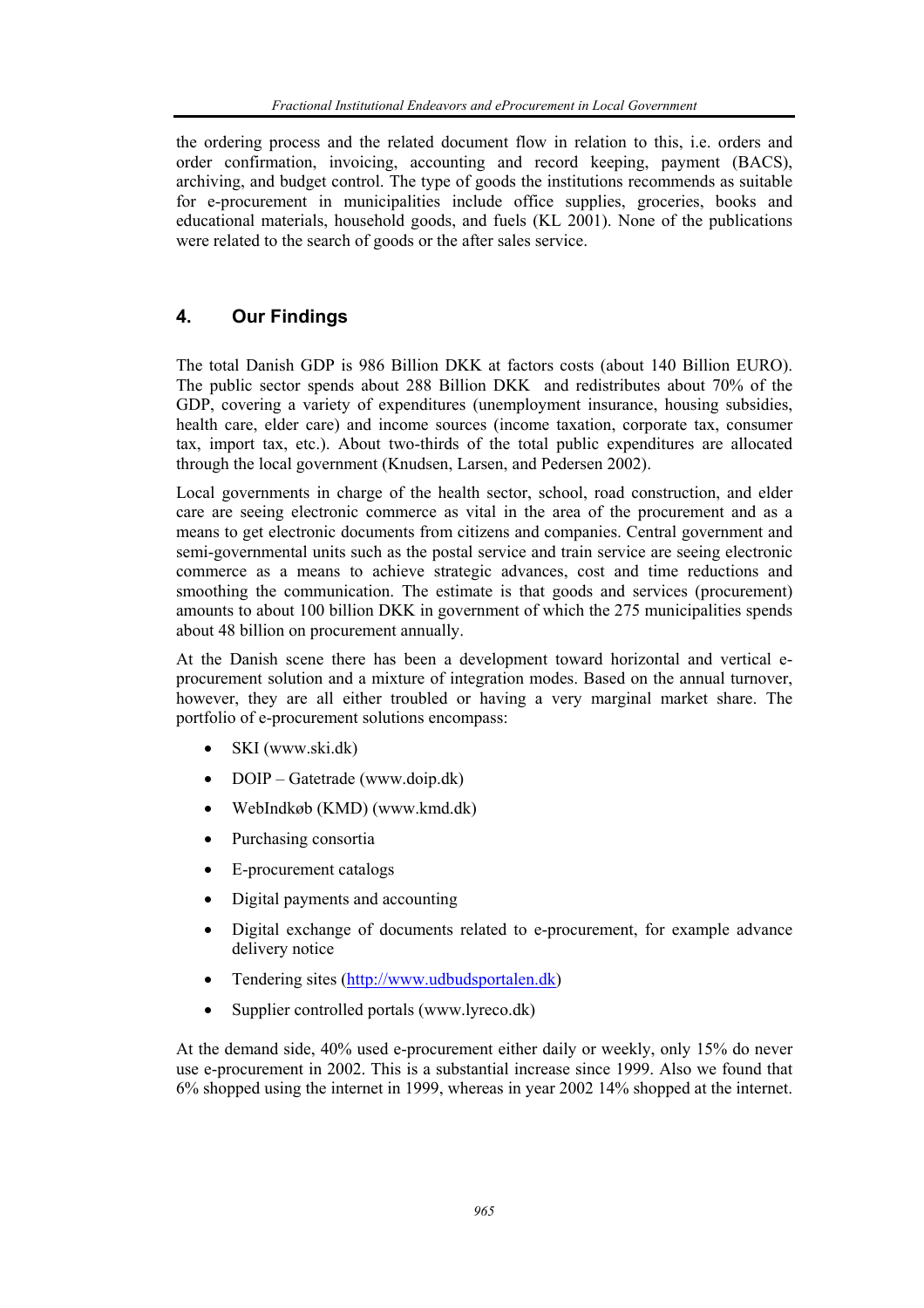| $\cdots$                                 |           |           |
|------------------------------------------|-----------|-----------|
| Frequency of ordering goods and services | 1999*     | 2002      |
| Daily                                    | 5,7       | 14,29     |
| Weekly                                   | 20,89     | 27,78     |
| Monthly                                  | 23,42     | 30,95     |
| Annual                                   | 8,86      | 11,11     |
| Never                                    | 41,14     | 15,87     |
| Sum                                      | 100%      | 100%      |
| (N)                                      | $(N=158)$ | $(N=126)$ |

*Table 1: Ordering of Goods and Services via the Internet. 1999 and 2002. Percent (N).* 

Note*. \*) data from Andersen and Nicolajsen (2000).*

Thus, there has been an uptake in the number of municipalities shopping at a frequent basis. Although this figures displayed in Table 1 does not reveal data on the number of transactions or share of budget. The type of goods ordered are in both 1999 and 2002 general office supplies, books, IT-products (hardware and software), conference and training, transportation (travel), and inventory. A rather limited number of the respondents reported that they received good and services in a digital form such as product information, publications, software upgrading, new software programs, and reports.

The second area we found that ordering is the least frequent part of the e-procurement process. Seeking information and receiving the goods and services are more important aspects of e-commerce for both our respondents and their knowledge of what is going on in the rest of the municipality.

| E-procurement<br>dimensions   | Respondent self  |         |       | Others in the municipality |                  |         |       |              |
|-------------------------------|------------------|---------|-------|----------------------------|------------------|---------|-------|--------------|
|                               | Daily/<br>weekly | Monthly | Never | Sum<br>(N)                 | Daily/<br>weekly | Monthly | Never | Sum<br>(N)   |
| Seeking information           | 55               | 29      | 16    | 100<br>(150)               | 62               | 32      | 6     | 100<br>(124) |
| Ordering goods/<br>services   | 24               | 43      | 34    | 101<br>(148)               | 42               | 42      | 16    | 100<br>(126) |
| Paying goods/ services        | 3                | 10      | 87    | 100<br>(146)               | 9                | 15      | 76    | 100<br>(127) |
| Receiving goods/<br>services  | 31               | 36      | 33    | 100<br>(145)               | 40               | 43      | 17    | 100<br>(123) |
| Receiving support/<br>service | 31               | 33      | 35    | 99<br>(147)                | 43               | 48      | 9     | 100<br>(120) |

*Table 2: Frequency of the Five Dimensions of e-Procurement. Respondent Self and Others in the Municipality. Percent (N)* 

We tested whether the number of citizens, total budget or budget relative to number of citizens could explain any variation in the respondents' use of e-procurement. The outcome of the test did not support any correlation except in seeking information and in receiving support / service and in the ordering process. Please note that the correlation in these area is negative, hence suggesting that larger municipalities (measured by number of citizens and budget) are more likely not to seek information through digital channels.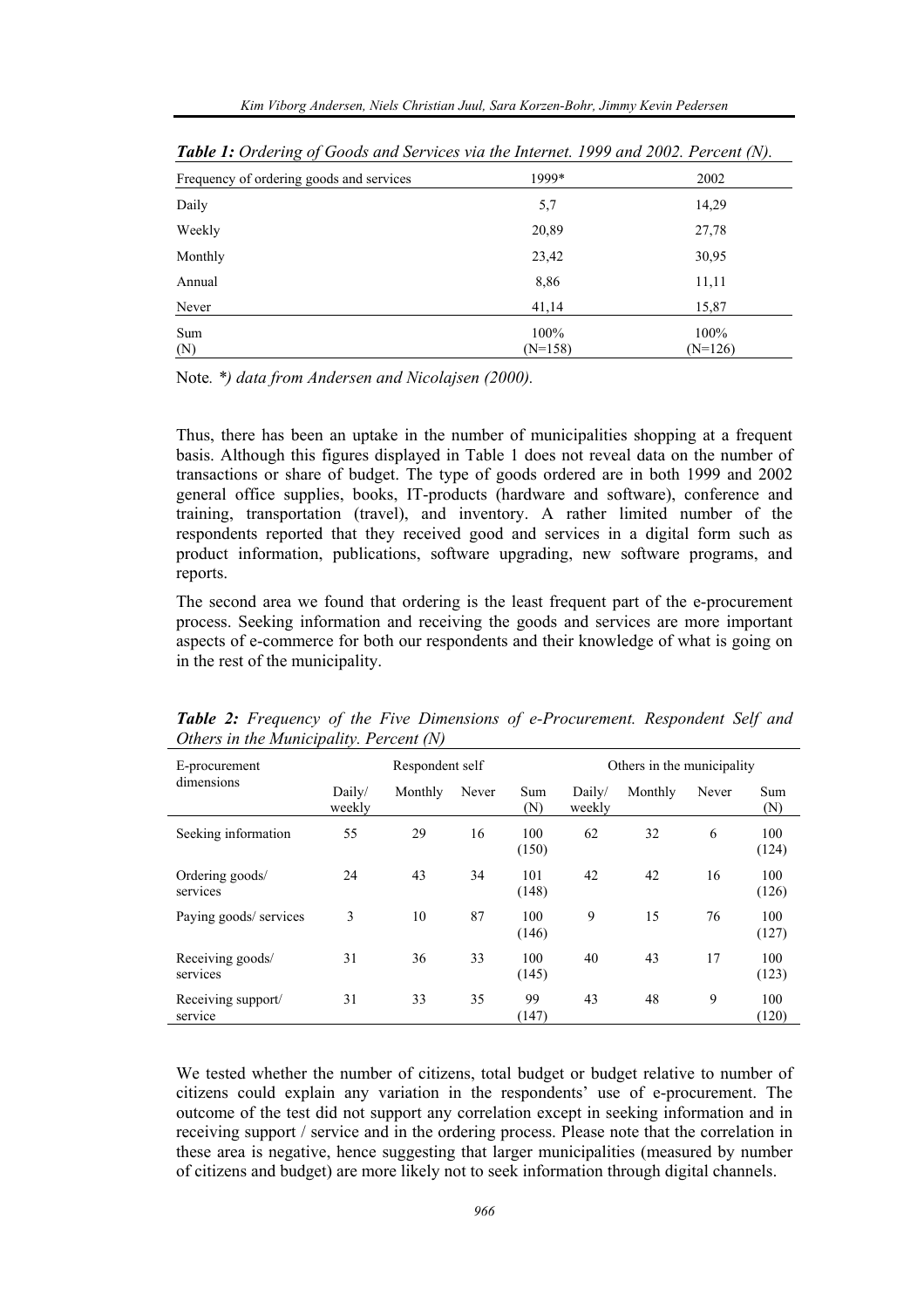| $E-$<br>procurement<br>dimensions | Number of citizens |                               | <b>Budget</b>      |                               | Budget relative to citizens |                               |
|-----------------------------------|--------------------|-------------------------------|--------------------|-------------------------------|-----------------------------|-------------------------------|
|                                   | Respondent<br>self | Others in the<br>municipality | Respondent<br>self | Others in the<br>municipality | Respondent<br>self          | Others in the<br>municipality |
| Seeking<br>information            | $-0.31*$           | $-0.15$                       | $-0.35*$           | $-0.26*$                      | $-0.27*$                    | $-0.36*$                      |
| Ordering<br>goods/<br>services    | $-0.06$            | $-0.12$                       | $-0.16$            | $-0.14$                       | $-0.20*$                    | 0.10                          |
| Paying<br>goods/<br>services      | 0.14               | 0.08                          | 0.14               | 0.14                          | 0.11                        | 0.06                          |
| Receiving<br>goods/<br>services   | $-0.16$            | $-0.14$                       | $-0.12$            | $-0.04$                       | $-0.06$                     | $-0.03$                       |
| Receiving<br>support/<br>service  | $-0.16$            | $-0.15$                       | $-0.22*$           | $-0.14$                       | $-0.20*$                    | $-0.17$                       |

*Table 3: Gamma Test of Economics of Scale and Dimensions of e-Procurement* 

Note*. A strong significance is indicated by a p-value less than 0.001 marked bold face and with \** 

We asked the respondents to address the impacts of e-procurement on six dimensions: financial savings, administrative savings, lower distribution costs, improved collaboration with suppliers, improved work flow routines and improved image. If we add the respondents that answered 1-3 on the Lickert scale, the only improved work flow routines got more that half of the responses (55%). Financial savings had only agreement from 34%, whereas 45% of the respondents found administrative savings to be an impact on eprocurement. Yet, as is revealed in Figure 1 below, the distribution is centered in the middle.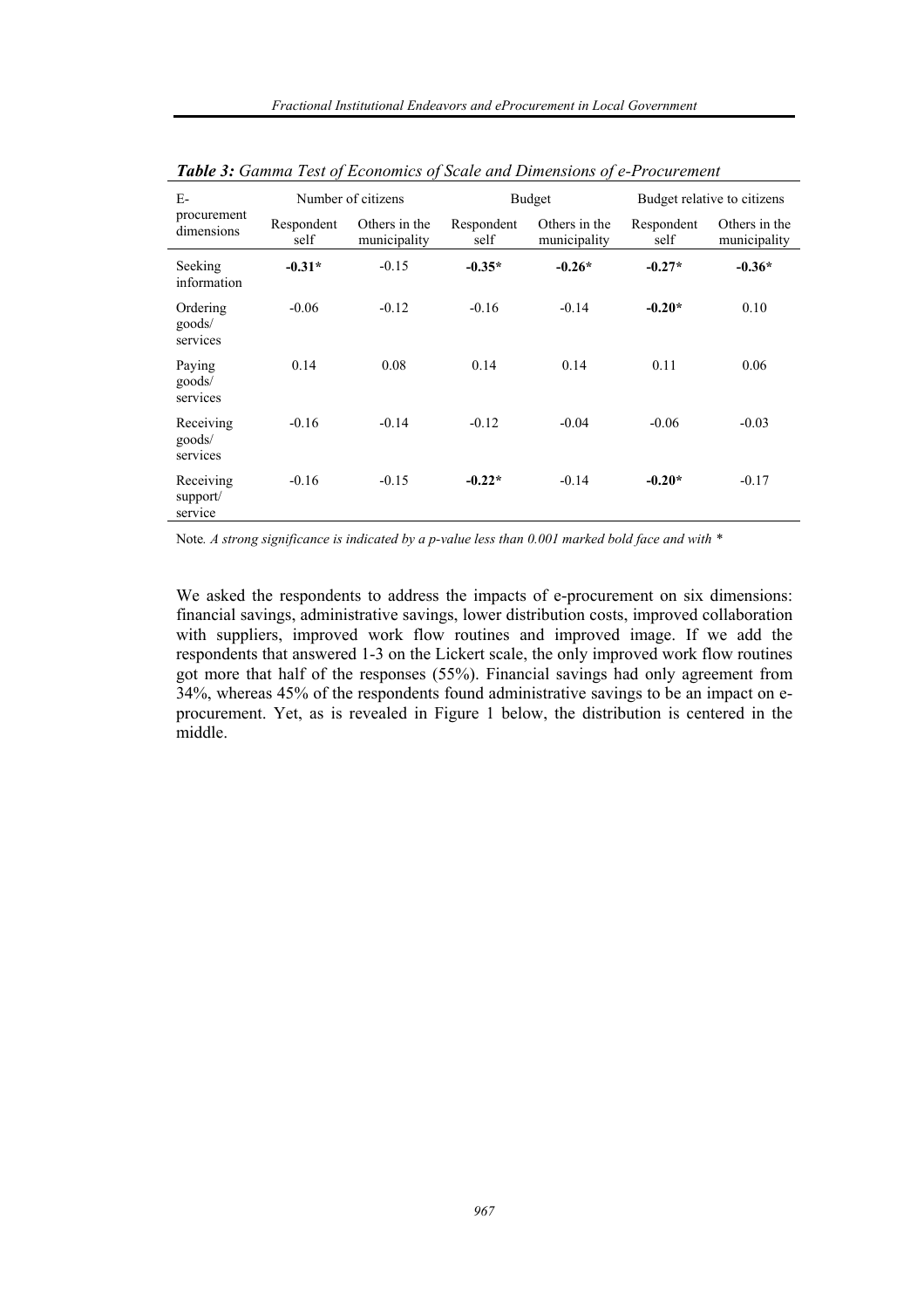*Figure 1: Impacts of e-Procurement. Percentage.* 



Note*. The respondents were asked to indicate their level of agreement on a scale from 1 (total agreement) to 7 (total disagreement). The number of responses (n) are104 (improved image), 108 (lower distribution costs), 109 (improved collaboration with suppliers and financial savings), and 110 (improved work flow routines and administrative savings)* 

There are only few strong positive or negative evaluation outcome of the e-procurement. In our statistical runs, we tested whether the evaluation of outcome is correlated with whether the respondent himself perform the e-commerce or others in the municipalities. We did not identify any correlations on these accounts. Nor did we find any correlation on whether the type of e-procurement is just information seeking or actual ordering. Finally there is no correlation between number of suppliers that the municipalities exchange data with and the outcome.

## **5. Discussion of Findings**

## *5.1 Substantive Issues*

Overall our findings suggest that although there is an uptake in ordering from 1999 till 2002, the primary use of e-procurement is not in the ordering and payment parts, but in seeking information.

Various procurement sites are facing fierce competition from well-trimmed and wellestablished analog procurement processes. An example of this is the procurement of office supplies, where the navigation between the product information and the meetings with the sales representatives are factors that can be serious competitors to any businessto-business website.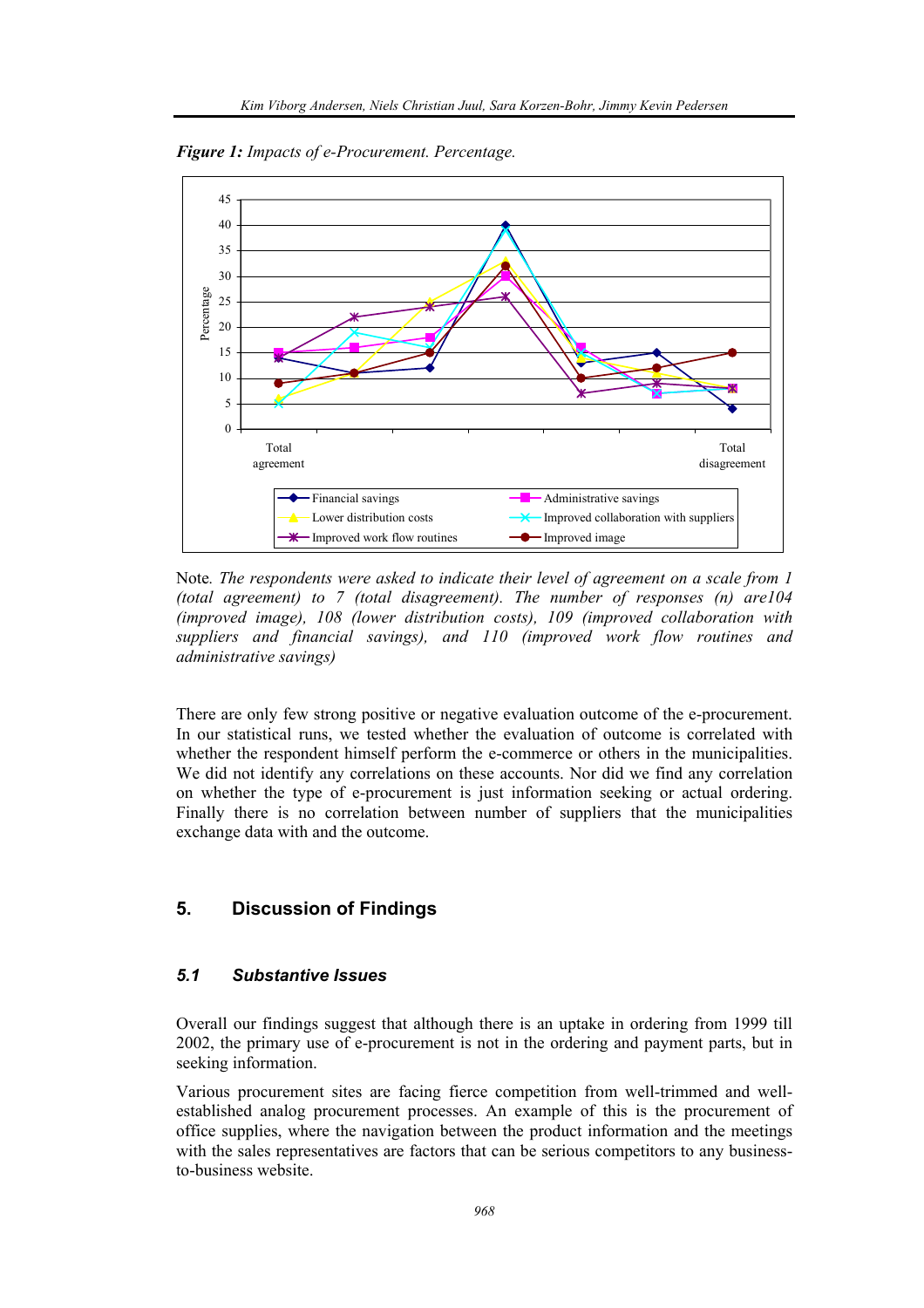Onwards, the survey data suggests that the bigger municipality (measured by number of citizens and budget), the more likely the municipality is *not to seek* information through digital channels. This might be explained by the manager has more control over the actual goods bought in the smaller municipalities whereas in the larger municipalities the procurement is more decentralized.

Also, the limited impacts of e-procurements might be equal to the impacts of traditional procurement. We have been able to work with KPMG addressing such issues as frequency of orders, number of shoppers, standing orders, and discounts in the physical/ digital value chain (KPMG 2000). The KPMG study demonstrated that accounting system registers only a very general description of the items bought and the sum. This makes it difficulty to compare the analog and digital value chain. The difficulties are mainly due to the practices in the accounting systems and the relative immature status of B2B search engines on specific product items.

Our analysis also revealed that there are not strong positive or negative evaluation outcome of the e-procurement on the six measurement of outcome: financial savings, administrative savings, lower distribution costs, improved collaboration with suppliers, improved work flow routines and improved image.

## *5.2 Epistemological Challenges*

At the epistemological level, we challenge the concept of the rational, "professional shopper". Instead we suggest that more research attention is being focused on the organization of procurement. In some organizations e-procurement is a single actor activity, in other organizations a formulated organizational strategy. Also the number of shopping channels is quite substantial. Web-based procurement is one shopping channel that might be complementary or supplementary with PDA, EDI, standing orders, catalogues, ads, sales personnel, phone and fax orders and pick-up order.

Onwards, e-procurement could encompass one single function or person that shops by a certain frequency, while the rest of the organization use other channels. In some organizations there are several, semi-independent units running their own budget, deciding their content of their work processes themselves and is primarily steering by means of output measurements rather than input or process management. Furthermore, the budget, accounting, contract negotiating and the actual shopping might be separated from the individual shopper. In the "professional shopper" predicament, this is not the case.

In some organizations, managers choose to be involved in the procurement process in a very detailed matter. In other cases, the manager has delegated this task entirely to a lower level of the organization. In Figure 2, we have illustrated the variety of shopping channels from the demand side D.

In one company the employees might have power not only to evaluate the website, but also to take decisions whether to shop at this website. In other organizations, they may not have the choice to change their supplier (only or at all) related to a bad web site evaluation. We believe these issues challenging the concept of the "professional shopper" and are ignored entirely in the literature, yet having the potential to explain the outcome of the procurement process.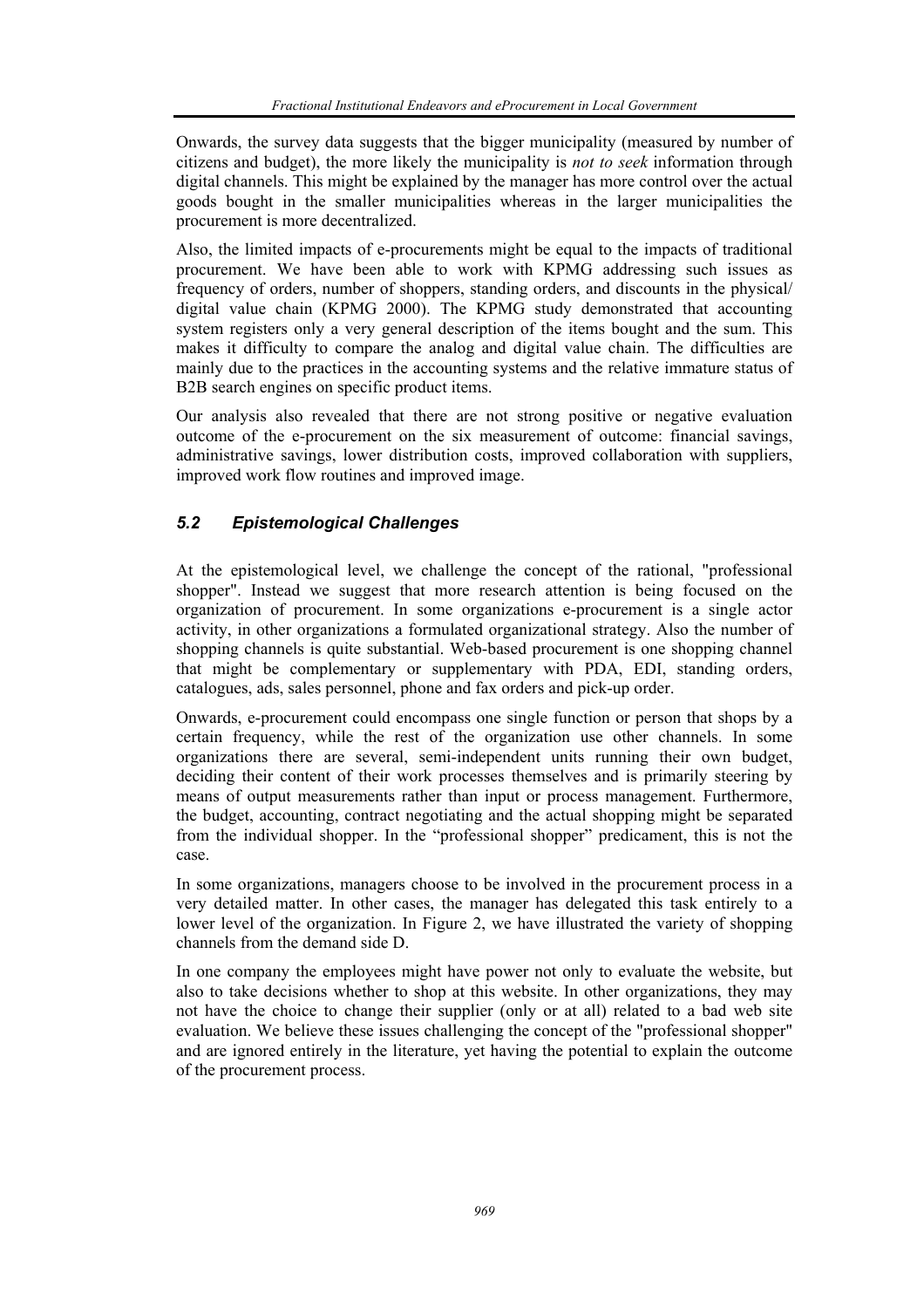*Figure 2: The Concept of the "Professional Shopper"* 



#### *5.3 Methodological Challenges*

Our analytical perspective in this paper is at the demand side and thereby sensitive to the critique that the supply side is lacking in our study. This is a serious lack in our research since we are not able to address the dynamic interplay between demand and supply side. For example, the electronic price catalogs could be used as a mean to push the traditional procurement to lower prices. One possible strategy from supply-side would then be to set the prices listed in the electronic catalogs so high that there is room for negotiation in the non-digital procurement channel. Thus, our paper is therefore one-sighted in its demand perspective and unable to grasp these dynamic mechanisms between demand and supply.

Also, we did not investigate the various emerging digital interfaces such as mobile technologies that could boost the level of interactivity vertical and horizontal in the public sector. Having the potential for full-fledged market with a range of transaction technologies involved such as mobile and voice recognition technologies might increase the likelihood of a procurement process to be fulfilled (mobile and PDAs) as well as natural language speech recognition. The degree of interactivity holds potentials for shifting from a purely transactional to a more strategic e-procurement task. Yet, institutions seems more aware of pushing the mobile technologies than solving the problem that e-procurement-players lack a "language" platform for assessing eprocurement and taking actions to increase the e-procurement-use (Juul and Loebbecke 2000). Adding the mobile technologies only expand the complexity in implementing eprocurement. The methodological challenge for institutions could be to hold the fire with technological devices and instead work on more fundamental infrastructural challenges that acknowledge the actual administrative division of labor.

Thirdly, our research approach viewed e-procurement as an administrative task although legislative issues clearly are equal relevant to address. Most critical dimension where legislation plays an important role is the EU-requirements on tendering and the EU/ national legislation on digital signatures.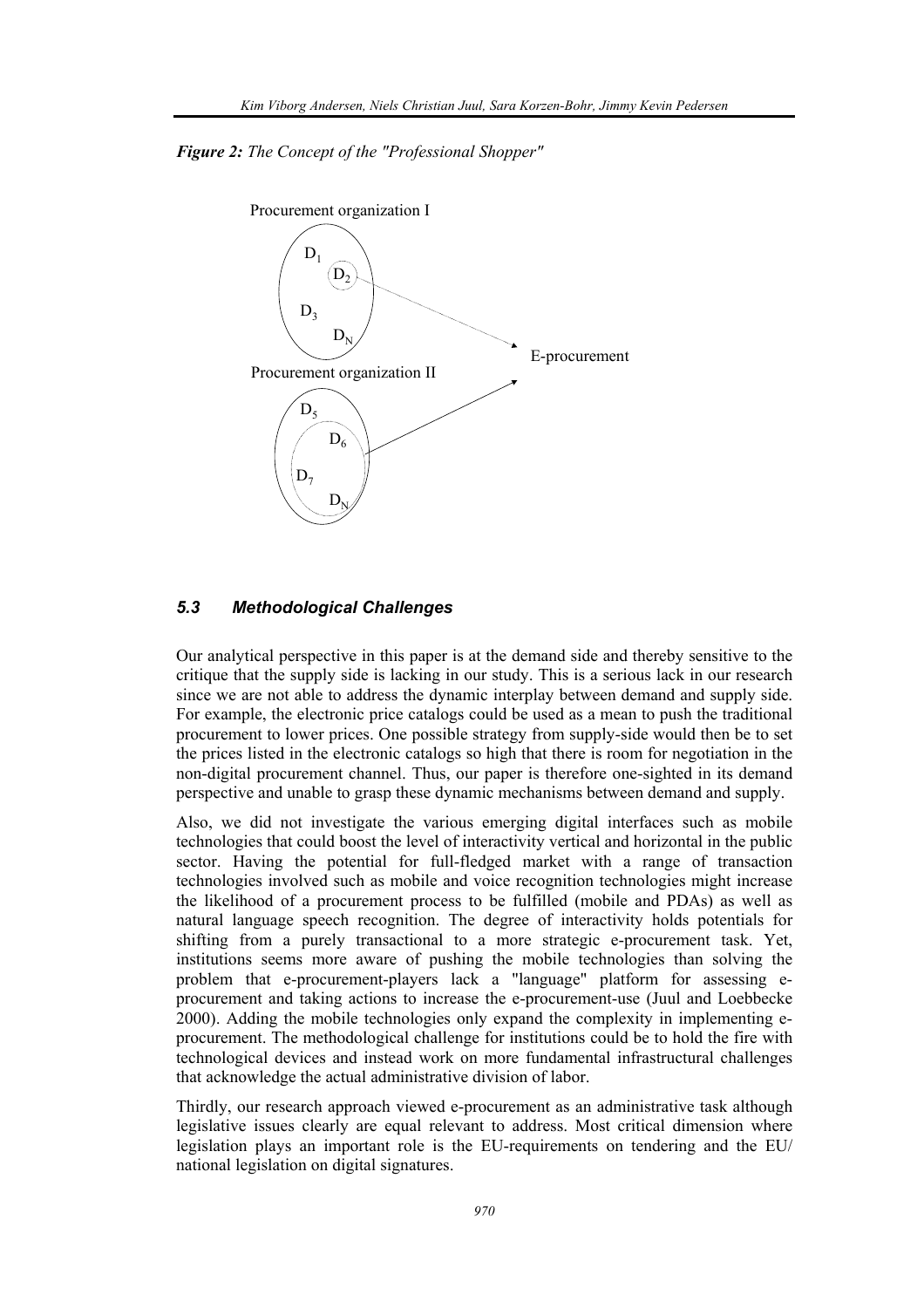Forth, we underline that we do not aim to make any general statement of the eprocurement process of any goods and services. The goods covered in our study is primarily oriented towards the non-strategic goods and mainly physical goods. Strategic goods and services are only to a limited degree reflected in our approach. Onwards, the study is country-biased and do not necessary spell out the same way in other settings/ countries with different cultures, systems, procedures, and processes.

## **6. Conclusions**

Various launches of portals, market places, etc. experience lack of demand from B2B eprocurement offices in government. One possible explanation could be a fundamental misunderstanding of the demand side in government. Our line of argument would be that there is not a unified, single government demand side and few procurement offices with control of all three aspects of procurement (variable D, P, and T). Instead, there is a variety of people in a variety of governments' locations within the umbrella of a formal municipality. In the Danish case, e-procurement is evolving within the overall budget of which goods and services are a small part. Although e-procurement is a potential vehicle for cost-saving etc., the relative policy importance e-procurement is limited. Salary and construction activities are the major part of the budget leaving e-procurement with a much lower level of policy saliency.

One of the main issues that needs more research is e-procurement and strategic goods. Eprocurement could encompass a variety of strategic and dynamic items, but there seems to be limited or no supply of these goods and services (to our knowledge) and perhaps no demand. Governments are not pushing e-procurement in the strategic operations such as the e social services, education, etc. We have not in our survey looked into this area, but we call for further investigation of this aspect.

Governments have, as part of the new public management, decentralized not only management tasks but also budgets and IT applications. Other parts of governmental institutions are focusing attention on the potentials of e-procurement. Our analysis of the Danish case reveals that there is a gap and even possible counter productive element in what the overall budgeting and management reforms of the public sector is doing and in the current form that e-procurement is evolving. There is clearly a need for conducting more research into this area in order to explore the nature and validity of this conclusion.

Also, we found that the main use of e-procurement is not in ordering or paying, but in searching information for goods and services. We did not investigate what this information is used for and whether this information is used in a complementary sense when negotiating with other procurement channels.

We found a negative correlation with size of the local government measured as budget and number of citizens. This approach to measuring scale holds serious limitations since the respondents we asked in general is not the people who actually do the procurement, but the ones that negotiate the overall procurement. This highlights the classical concerns and limitations to using survey (who is answering them, their interpretation of the questions etc.) and reveals an area that needs much more investigation, namely the B2B demand side.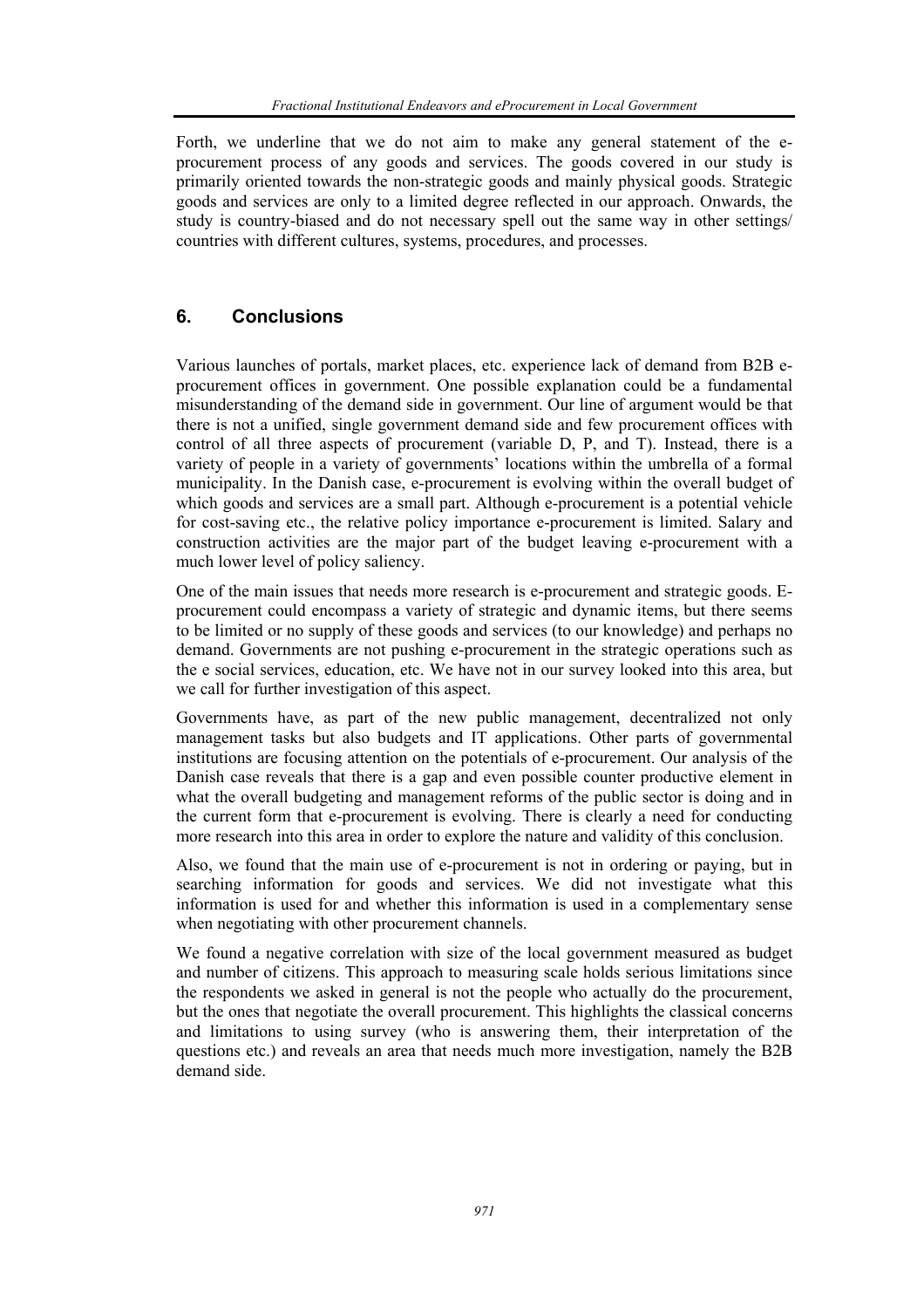## **References**

- Andersen, K. V., & Nicolajsen, H. W. (2000). Interne styringsbehov og manglende ehandelsstrategier i den offentlige sector [Internal management needs and lack of ecommerce strategies in the public sector]. Copenhagen: Copenhagen Business School, Department of Informatics. URL http://www.cbs.dk/cips/research/summary.pdf (accessed January 5 2003).
- Australian New South Wales Government. (2003). Electronic procurement implementation strategy. URL http://www.cpsc.nsw.gov.au/e-procurement/ (accessed January 10 2003).
- Brunsson, N. (2000). The Irrational Organization: Irrationality as a Basis for Organizational Action and Change. Copenhagen: Copenhagen Business School Press.
- Cablenet. (2002). E-procurement goes national up to a threshold. January 27 2002. http://www.kablenet.com/kd.nsf/Frontpage/B375A78E42F53B8180256B4400416EF0?O penDocument (accessed January 5 2003).
- Devadoss, P. R., Pan, S. L., & Huang, J. L. (2003). Structurational analysis of egovernment initiatives: A case study of SCO. Decision Support Systems, 34(3), 253-69.
- European Commission. (2000). An Information Society For All. Communication on a Commission Initiative for the Special European Council of Lisbon. Brussels: European Commission. URL http://europa.eu.int/ISPO/docs/policy/docs/e\_europe/COM(99)\_en.pdf (accessed December 19 2002).
- European Commission. (2002). eEurope 2002 accelerating e-commerce. Brussels: European Commission. URL http://europa.eu.int/information\_society/eeurope/action\_plan/ecommerce/index\_e n.htm (accessed December 19 2002).
- Ferlie, E., Pettigrew, A., Ashburner, L., & Fitzgerald, L. (1996). The New Public Management in Action. Oxford University Press.
- Gebauer, J., & Segev, A. (2000). Emerging Technologies to Support Indirect Procurement: Two Case Studies from the Petroleum Industry. Information Technology and Management, 1(1-2): 107-128.
- Government of Ireland. (2003). Public Sector Procurement Opportunities. URL http://www.etenders.gov.ie (accessed January 10 2003).
- Gregor, S., & Johnston, R. B. (2001). Theory of Interorganizational Systems: Industry Structure and Processes of Change. Proceedings of the 34th Hawaii International Conference on Systems Sciences.
- Juul, N. C., & Loebbecke, C. (2000). E-Commerce Servers and Back-End Integration: A Case-Based Comparison of Commercial Wholesaling and Retailing Software. Proceedings of the HICCS Conference.
- Kheng, C. B., & Al-Hawamdeh. (2002). The Adoption of Electronic Procurement in Singapore. Electronic Commerce Research, 2(1).
- King, J. L., Gurbaxani, V., Kraemer, K. L., McFarlan, F. W., Raman, K. S., & Yap, C. S. (1994). Institutional Factors in Information Technology Innovation. Information Systems Research, 5, 139-169.